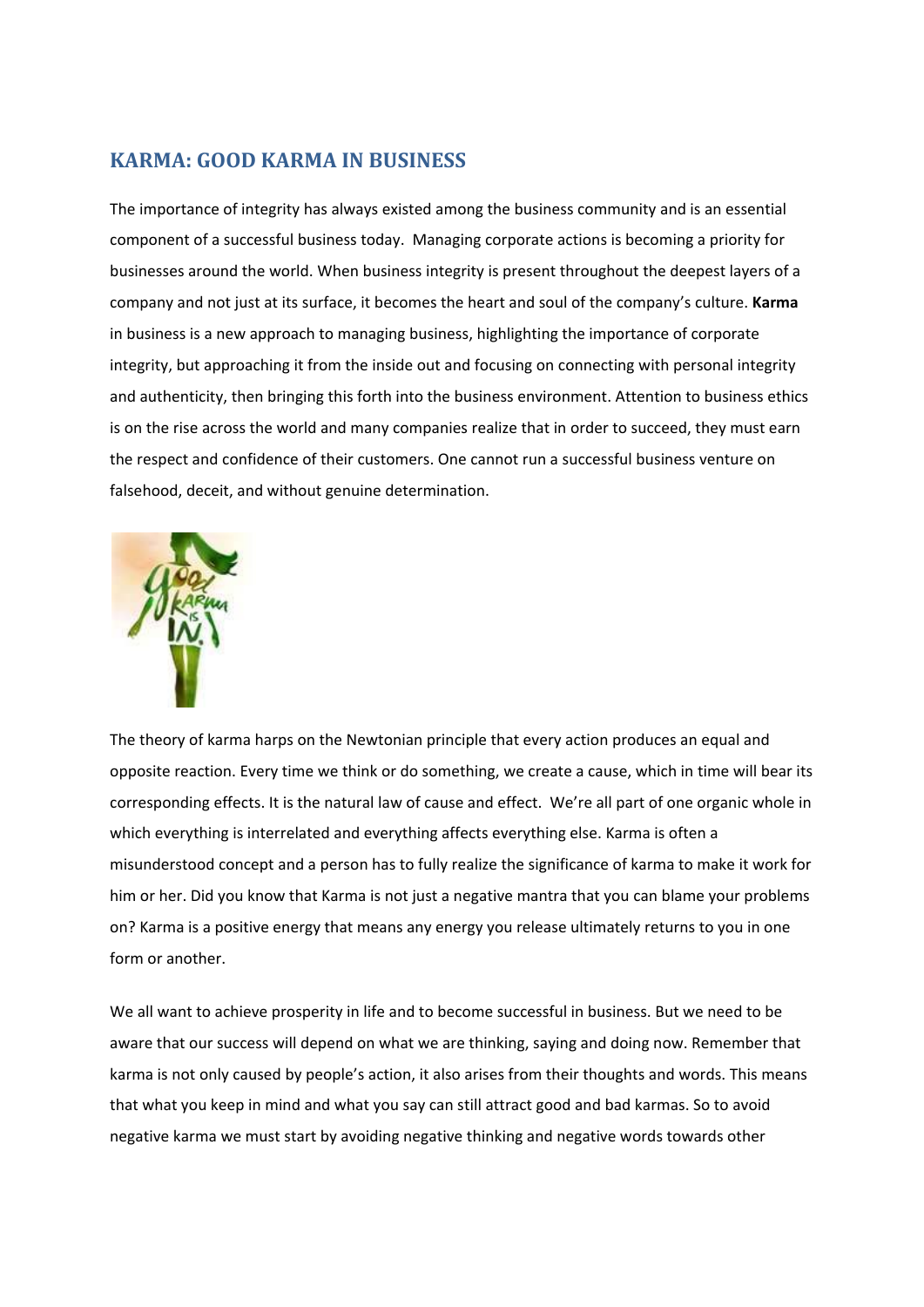people. Another way of looking at this philosophy is wishing for the success of other people for you to be successful in what you do as well.

When you understand how to use karma to your advantage, you can apply the rules in gaining business success. Try thinking to deceive your customers and you will surely become a failure. How it will happen? Logically, if you consume your time thinking of strategies to deceive people, you will not earn an opportunity to come up with the best solution on achieving your ultimate goals. Why not instead of thinking to maximize profit by deceiving our customers, we start thinking about maximizing customer care? When you deal honestly with your customers, you will get back the positive energy you released in the form of business success. Businesses are also realizing that the long term effect of a profit-only vision is a conscience-depleted workforce living in an integritydepleted world.

For years we have had to work "out of harmony" with our personal beliefs, but the old way of cut‐ throat business practices seems to be on its way out. The statement, "it's not personal; it's just business" no longer excuses every shameful corporate offense like lying, stealing, treating employees unfairly and stepping on others to get ahead. If you want to succeed in your business endeavor, always be sincere in dealing with your customers as well. Always aim to give them the best products and services that you can offer. Today's business people want more – in their personal and professional lives. They want to become better people. They want their work to contribute to a greater good. In short, they want good karma.

There are people who are dishonest in their business and only think about profit and money at all costs. In the process, they forget that they also have a responsibility to their clients. A company that is viewed as dishonest will never flourish. Customers will eventually lose trust in the company and leave to look for better products and services. I don't care who you are or who you work for, we are all here for a reason. We're here to serve our fellow human. I believe that when you stray from that intention, that's when you invite greed and sorrow into every aspect of your life, including work.

I respect others enough to be honest and direct, and I expect the same. Say what you mean and mean what you say! If an issue comes up, addressing it directly makes resolution much more likely and frees up energy quickly if resolution isn't feasible. Integrity earns trust–and trust is the cornerstone of every relationship, business or personal. If you are in business, you have to give what is due to your clients. The spirit of giving results to a dynamic flow of energy because the clients will give back what they received from your end. It is understandable you are in business to make money,